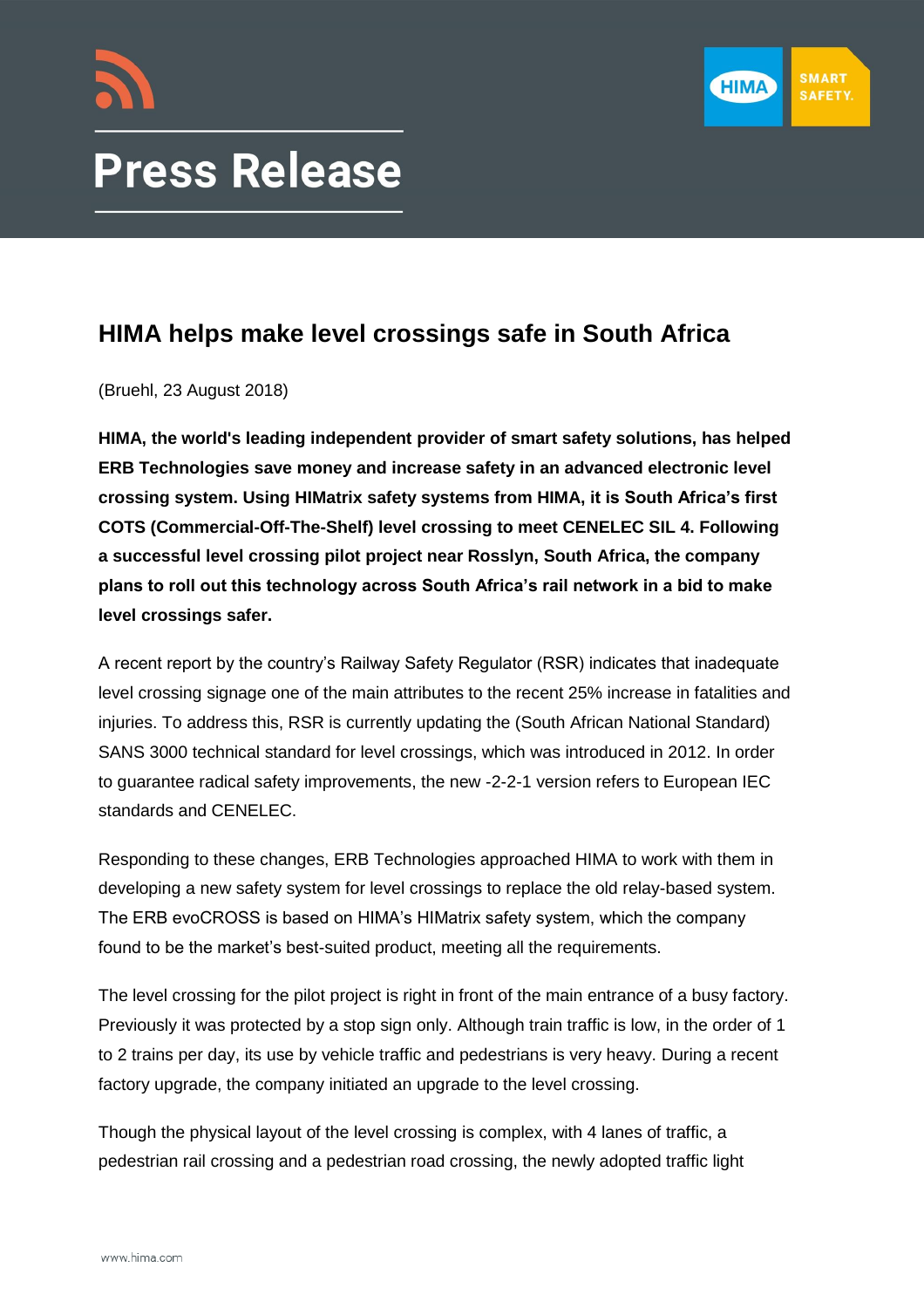system is very effective – this is a very new requirement in South Africa, hence its uniqueness to the pilot project.

The ERB/HIMA system offers many advantages to rail operators. While being cost-effective and readily available due to its COTS (Commercial-Off-The-Shelf) status, the HIMA hardware's SIL 4 (CENELEC) certification meets EN 50126, 50128 and 50129. This certification is backed by a proven track record in rail and other industries. In addition, the RSR was involved during the complete project lifecycle.

Operators also enjoy great flexibility and freedom, as the HIMA system complies with open standards for easy interface with another vendors' equipment, while avoiding vendor lock in. The system is modular and configurable and, with an MTBF (Mean Time Between Failure) of over 100 years, it is highly reliable, helping to reduce costs throughout the operating life.

Further savings are achieved as the system is easier and faster to troubleshoot, while being easy to maintain – unlike relay systems, which required extensive physical work. During operation, Sequence of Events can also be automatically recorded. Reliability is further enhanced through ERB Technologies' extremely sturdy vandal-resistant steel cabinet design, which features a double skin and forced air cooling.

Commenting on the project, Brad Ogilvie, Sale Manager for Sub-Sahara Africa at HIMA said: "Full SIL 4 compliance and COTS availability, enabled ERB to reduce costs, while ensuring environmental resilience, high reliability, full modularity and easy, open standard interfacing to other vendors' equipment."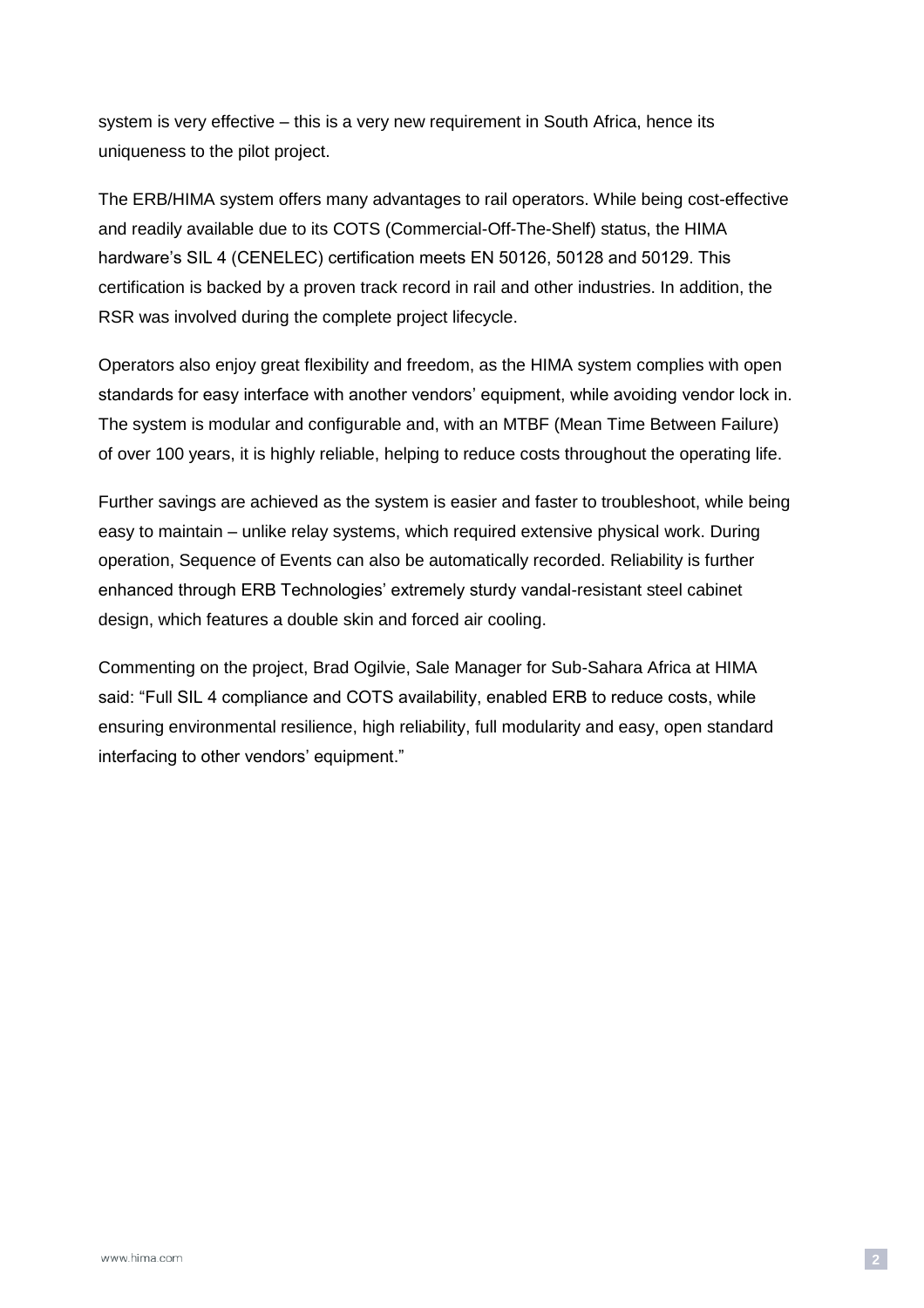### **Images**



Image 1: While being cost-effective and readily available due to its COTS status, the HIMA hardware's SIL 4 (CENELEC) certification meets the EN 50126, 50128, and 50129 standards.



Image 2: The solution from HIMA provides the possibility of visualization of the system status via a SCADA system.

*Image © HIMA Paul Hildebrandt GmbH*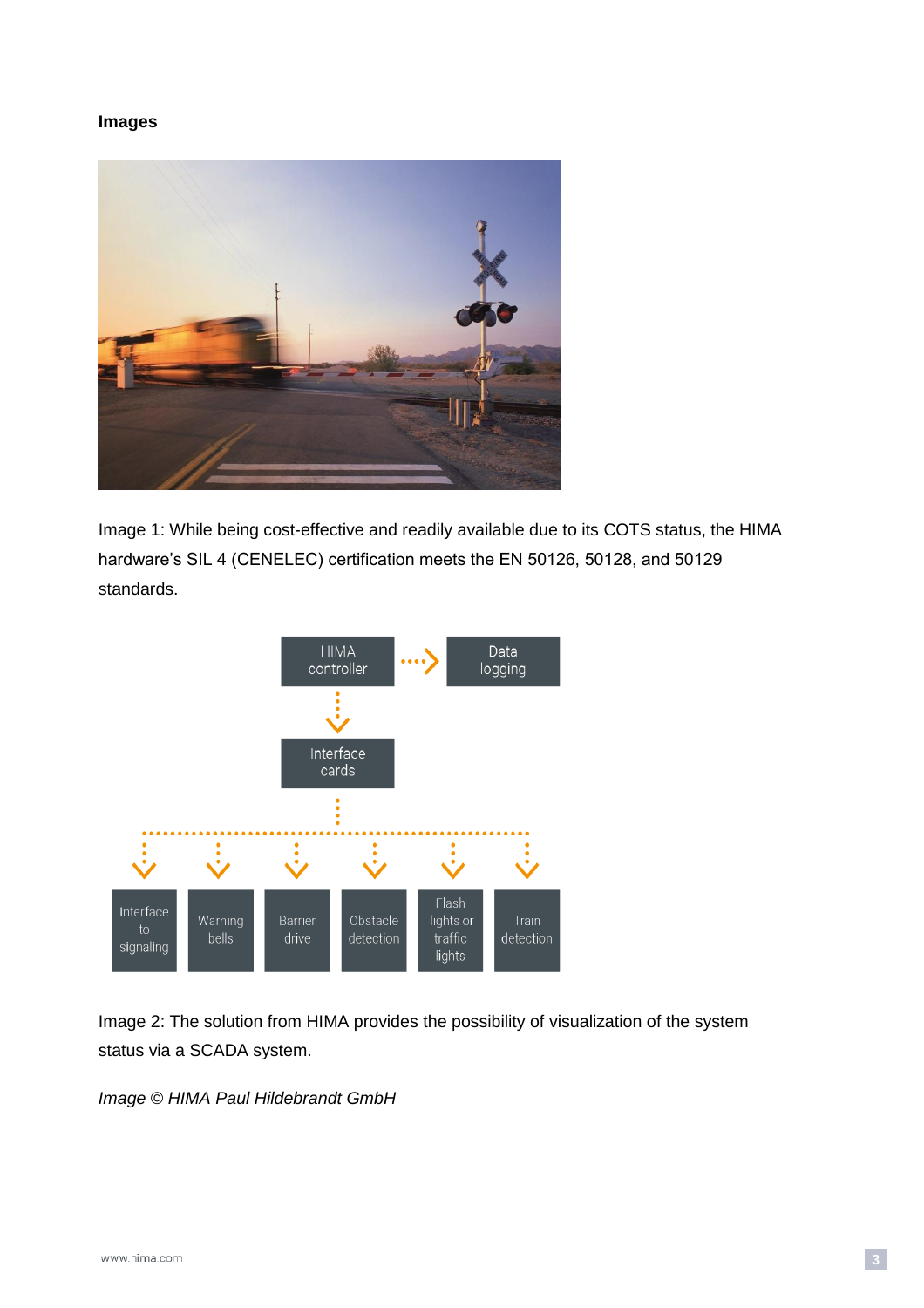

Transforming Safety

2018 is a special anniversary year for HIMA. For many decades, the safety specialist – founded in 1908 – has played a major role in shaping safety standards and has driven innovations to develop the market for industrial safety. Drawing on 110 years of experience, HIMA develops solutions for the digital industrial age and is ready for the challenges of the future.